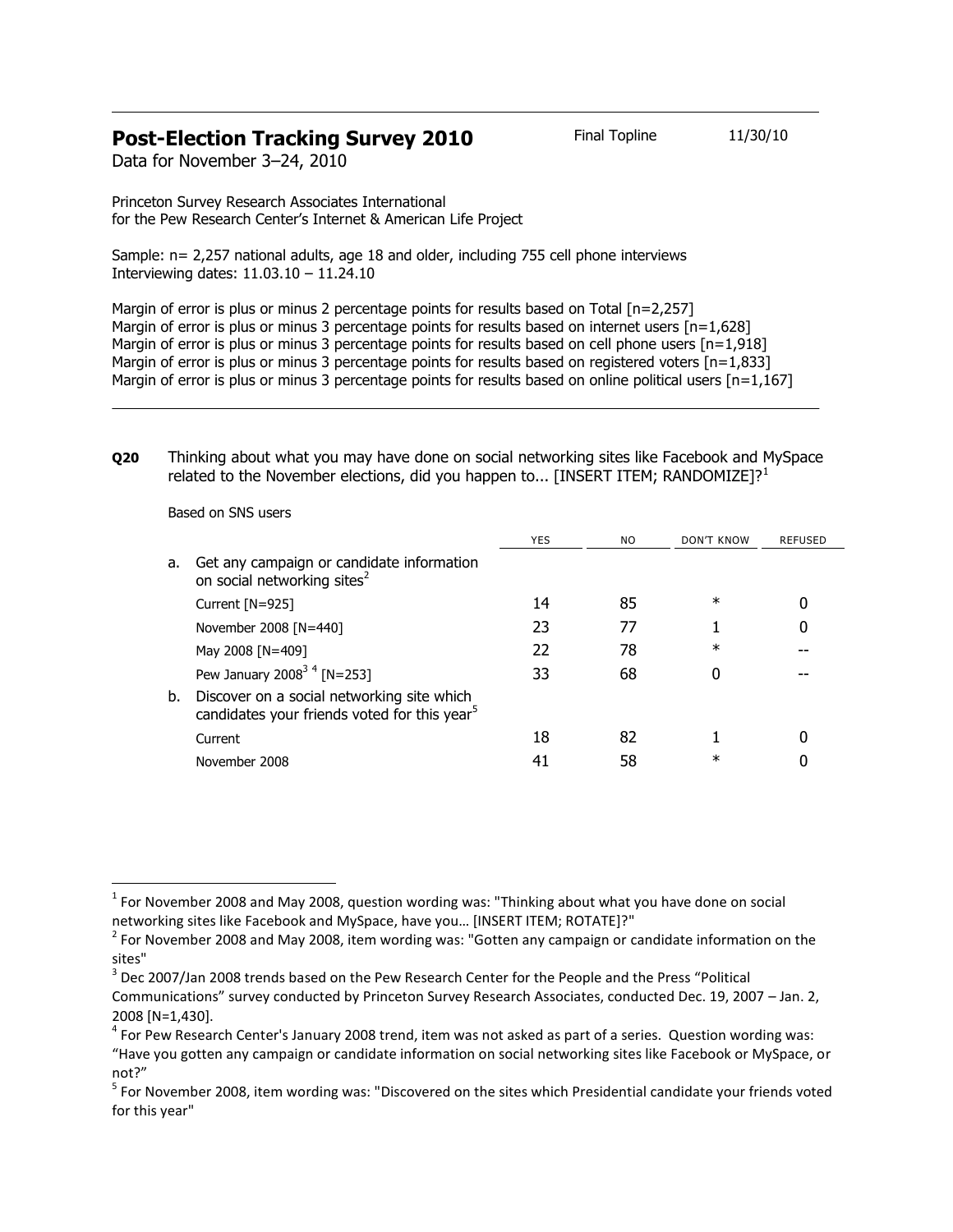| c. | Sign up on a social networking site as a<br>"friend" of a candidate, or a group involved<br>in the campaign such as a political party or<br>interest group <sup>6</sup> |    |    |        |        |
|----|-------------------------------------------------------------------------------------------------------------------------------------------------------------------------|----|----|--------|--------|
|    | Current                                                                                                                                                                 | 11 | 89 | $\ast$ | 0      |
|    | November 2008                                                                                                                                                           | 12 | 88 | $\ast$ | 0      |
|    | May 2008                                                                                                                                                                | 10 | 90 | $\ast$ |        |
|    | Pew January 2008                                                                                                                                                        | 12 | 88 | U      |        |
| d. | Post content related to politics or the<br>campaign on a social networking site                                                                                         |    |    |        |        |
|    | Current                                                                                                                                                                 | 13 | 87 | $\ast$ | 0      |
| e. | JOIN a political group, or group supporting<br>a cause on a social networking site                                                                                      |    |    |        |        |
|    | Current                                                                                                                                                                 | 10 | 90 | $\ast$ | $\ast$ |
| f. | START a political group, or group<br>supporting a political cause on a social<br>networking site                                                                        |    |    |        |        |
|    | Current                                                                                                                                                                 | 2  | 98 | 0      | O      |

 6 For November 2008 and May 2008, item wording was: "Signed up as a "friend" of any candidates on a social networking site". For Pew Research Center's January 2008 trend, item was not asked as part of a series; question wording was: "Have you signed up as a 'friend' of any candidates on a social networking site, or not?"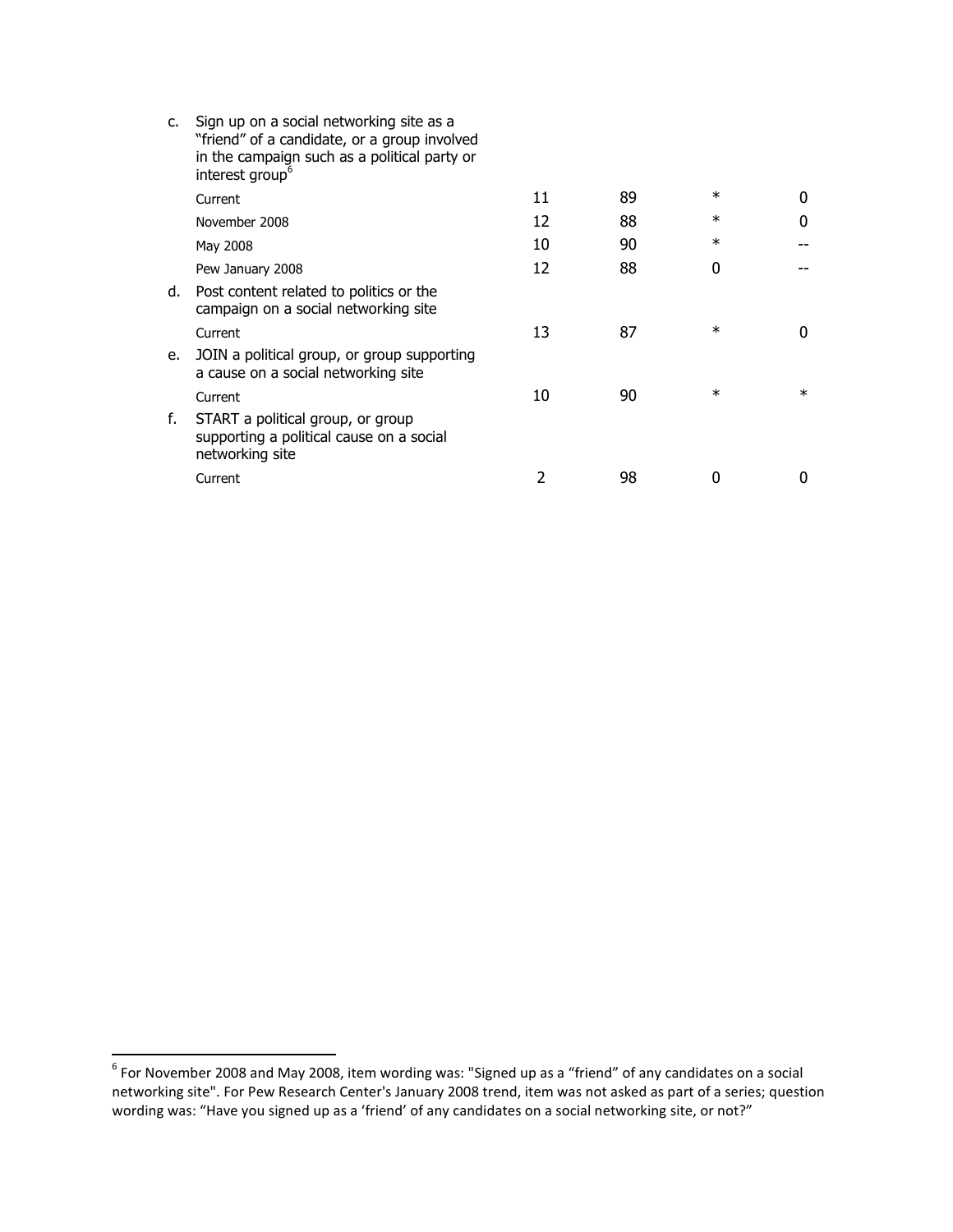**Q21** Thinking about what you may have done on Twitter related to the November elections, did you happen to... [INSERT ITEM; RANDOMIZE], or not?

Based on Twitter users [N=126]

|    |                                                                                                                      | YES | NO. | DON'T KNOW | REFUSED |
|----|----------------------------------------------------------------------------------------------------------------------|-----|-----|------------|---------|
| a. | Get any campaign or candidate information<br>on Twitter                                                              | 16  | 84  |            |         |
| b. | Follow a candidate, or a group involved in<br>the campaign such as a political party or<br>interest group on Twitter |     | 89  |            |         |
|    | Include links to political content in your<br>tweets                                                                 |     | 91  |            |         |
| d. | Use Twitter to follow the election results as<br>they were happening                                                 |     | 88  | $^\ast$    |         |

**Q22** People follow candidates or other political organizations on Twitter or social networking sites such as MySpace or Facebook for a number of reasons. Please tell me if each of the following is a MAJOR reason why you follow political candidates or organizations on Twitter or social networking sites, a MINOR reason, or not a reason at all for you. [INSERT; RANDOMIZE]... is this a MAJOR reason why you follow political candidates or organizations on Twitter or social networking sites, a MINOR reason, or not a reason at all for you?

Based on those who follow a candidate, party or interest group on SNS or Twitter  $[N=112]$ 

|    |                                                                                                                             | <b>MAJOR</b><br><b>REASON</b> | <b>MINOR</b><br>REASON | NOT A<br>REASON | DON'T<br><b>KNOW</b> | <b>REFUSED</b> |
|----|-----------------------------------------------------------------------------------------------------------------------------|-------------------------------|------------------------|-----------------|----------------------|----------------|
| a. | It helps me find out about political news<br>before other people do.                                                        | 22                            | 43                     | 34              | ∗                    |                |
| b. | I feel more personally connected to the<br>political candidates or groups that I follow.                                    | 36                            | 35                     | 30              |                      |                |
| c. | The information I get on these sites is<br>more reliable than the information I get<br>from traditional news organizations. | 21                            | 32                     |                 |                      |                |

**Q22d** Thinking about the information that is posted to Twitter or social networking sites such as MySpace or Facebook by the political candidates or groups you follow, would you say that most of it is interesting and relevant to you, or is most of it irrelevant and uninteresting?

Based on those who follow a candidate, party or interest group on SNS or Twitter [N=112]

|   | <b>CURRENT</b> |                                     |
|---|----------------|-------------------------------------|
| % | 67             | Mostly interesting and relevant     |
|   | 32             | Mostly uninteresting and irrelevant |
|   | $\mathcal{P}$  | Don't know                          |
|   | n              | Refused                             |